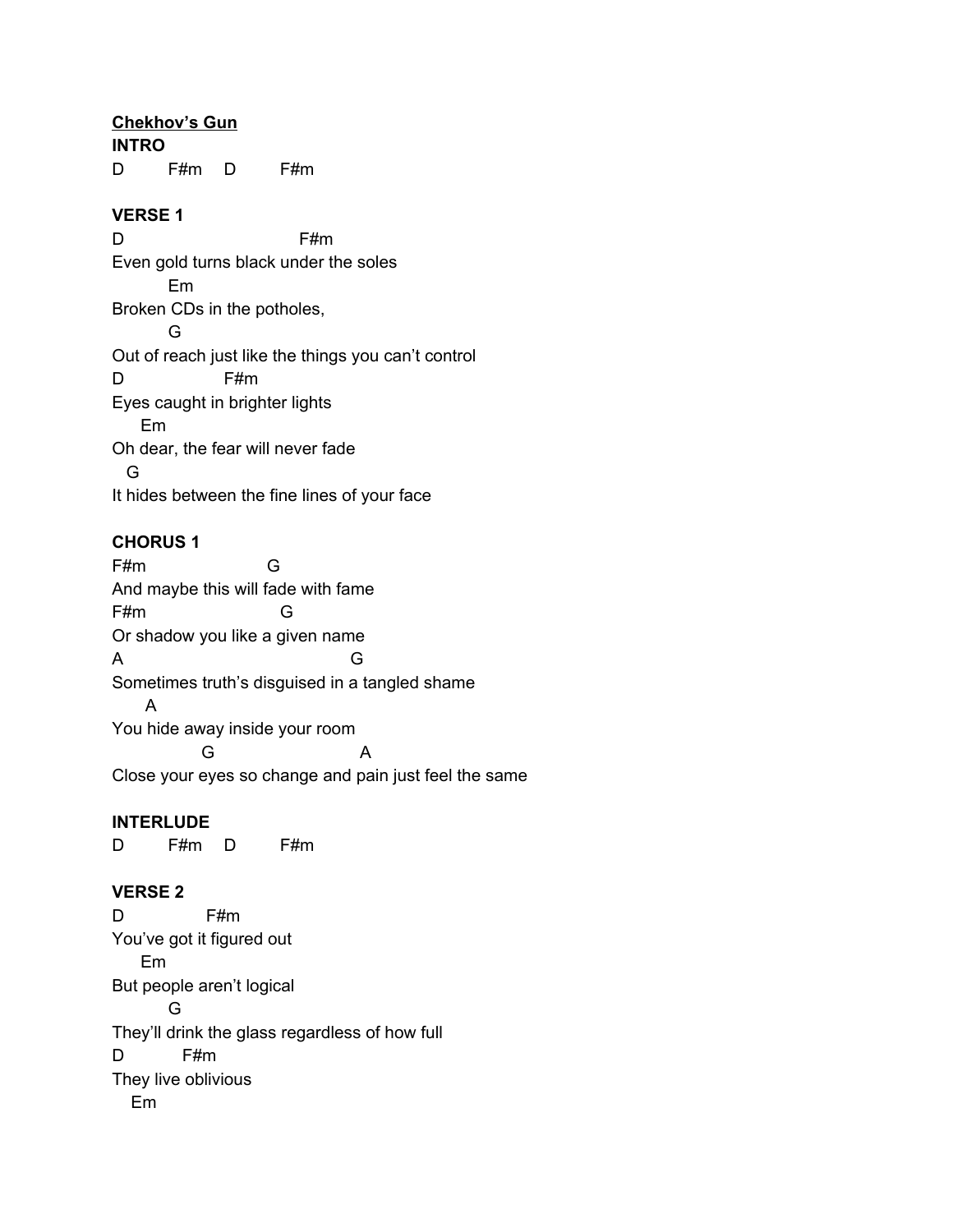To days that burn like cigarettes G And fall in piles of things you soon forget

## **CHORUS 2**

F#m G And maybe this will fade with fame F#m G Or shadow you like a given name A G Sometimes truth's disguised in a tangled shame A You hide away inside your room G A Close your eyes so change and pain just feel the same

#### **INTERLUDE**

D F#m D F#m - A

### **BRIDGE**

G A Your life's a power play D Your curtain's contradictory F#m You shred the script and fake your victory G A It's hidden in peripheral D And so it glints like Chekhov's gun G A The shot goes off, and yet the show goes on

### **INTERLUDE**

D F#m D G - A

### **CHORUS 3**

F#m G And maybe this will fade with fame F#m G Or shadow you like a given name A G Sometimes truth's disguised in a tangled shame